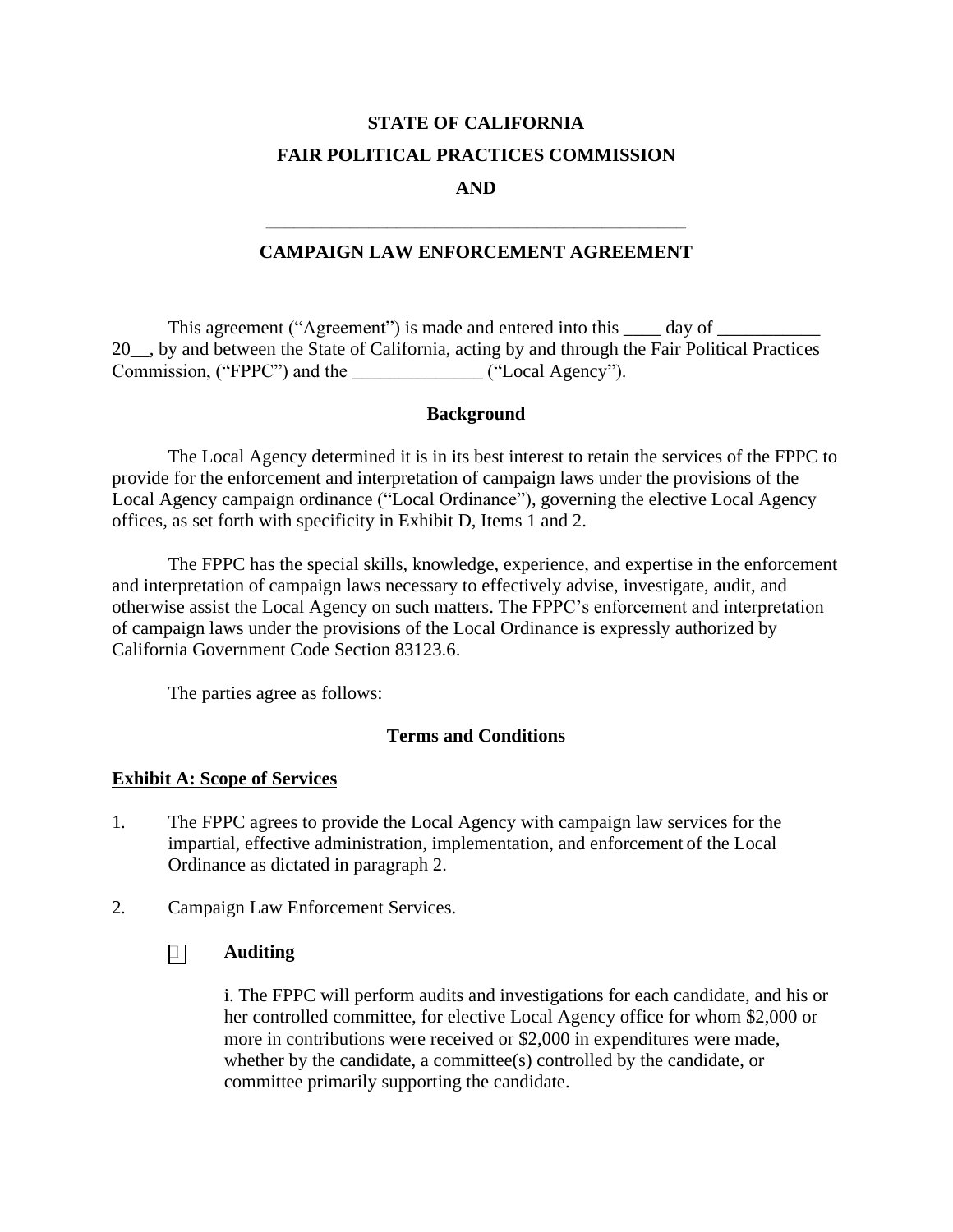ii. The audit or investigation will cover all required campaign statements and for the primary and general election, or runoff, or special election for the following election time periods: January 1, 20\_\_ through December 31, 20\_\_. The audits may extend to include any transaction in connection with the election being audited or investigated. It will not include any statements or reports previously audited under Title 9 of the Government Code, Chapter 10, Sections 90001 or 90003.

iii. The FPPC will follow audit guidelines and standards as required under Government Code Section 90007.

# **Enforcement**

The FPPC agrees to serve as the civil and administrative prosecutor for violations of the Local Ordinance. The FPPC, at its sole discretion, may investigate possible violations and may commence civil and/or administrative actions in accordance with Title 9 of the Government Code, and Title 2, Division 3, Part 1, Chapter 5 (Administrative Adjudication), Sections 11500, et seq., of the Government Code.

#### **Campaign Compliance Assistance**

The FPPC agrees to provide written and/or verbal assistance to candidates for elected Local Agency offices, and potential contributors in a Local Agency election, regarding the Local Ordinance upon the request of the candidate or potential contributor.

#### **Campaign Compliance Training**

- $\Box$  At least once per election cycle, the FPPC will provide an in-person seminar to review the relevant process, procedures and rules for Local Agency electoral candidates.
- $\Box$  The FPPC will provide outreach to Local Agency electoral candidates. The Local Agency will provide the FPPC with filed Form 501 campaign intention statements by the Local Agency electoral candidates to facilitate this outreach.

#### ✓ **Legal Review**

Upon notification and request by the Local Agency, the FPPC will review any proposed changes to the Local Ordinance for compliance with the Political Reform Act prior to adoption by the Local Agency. (Required under Government Code Section 83123.6. subdivisions (b) and (c).)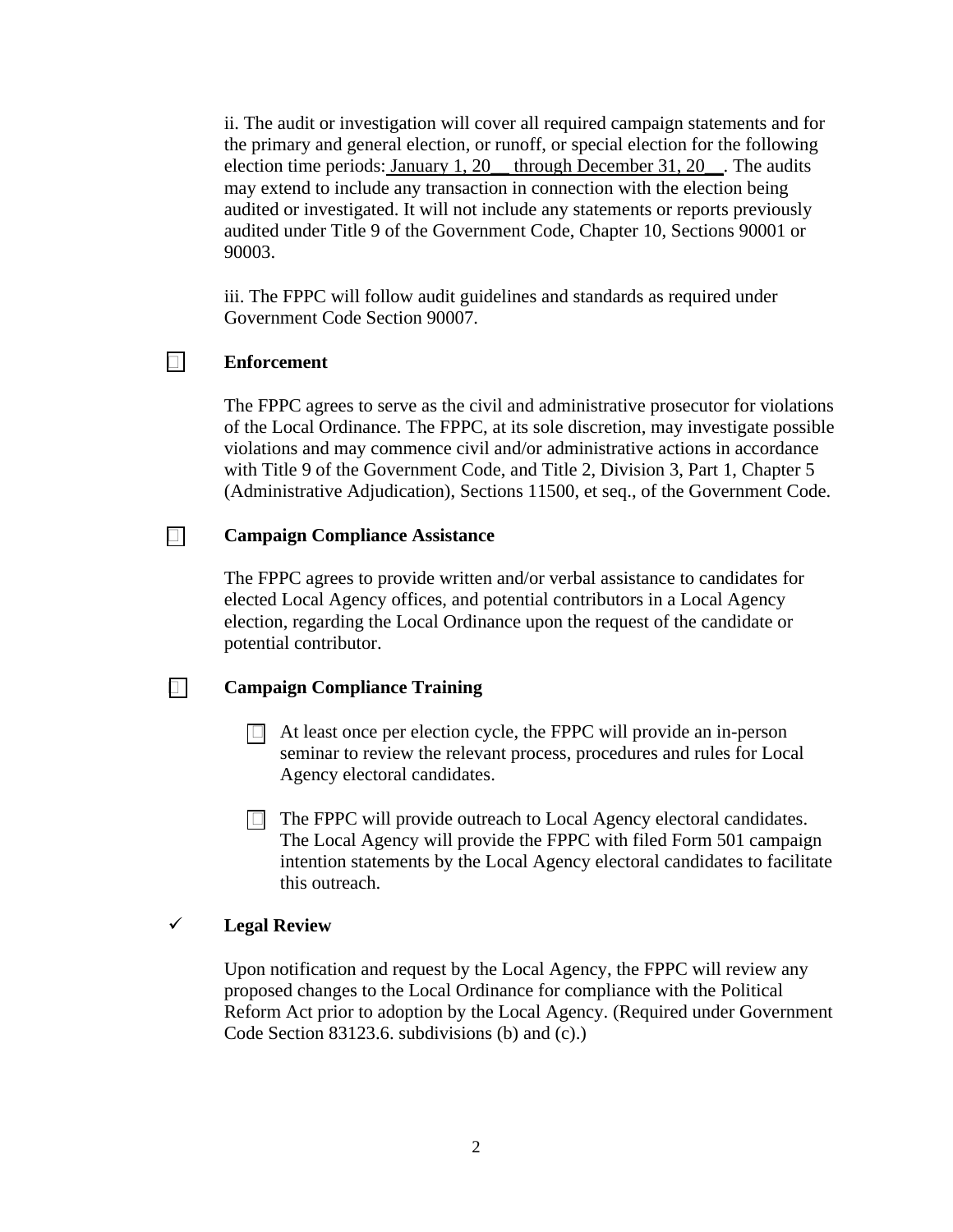## ✓ **Education and Training**

The FPPC will provide an initial training workshop to the Local Agency regarding the conflict of interest provisions and/or Form 700 requirements under the Political Reform Act, as it applies to the Local Agency and its officials, employees, candidates for elected Local Agency offices, and/or lobbyists. (The Political Reform Act initial training workshop is not a charged service.)

- 3. The term of this Agreement is the two-year election cycle period: January 1, 20\_\_ through December 31, 20 . Services will commence on the beginning of this term, and for the elections held during this term, as indicated in paragraph (2)(A), above. Due to the nature of audits and investigations, some services may necessarily occur on dates after the stated election cycles. Services from prior contract will continue as previously determined until completed.
- 4. The Local Agency agrees to provide the FPPC with a resolution, motion, order, or ordinance of the governing body, which authorizes execution of this Agreement, and indicating the individual who is authorized to sign the Agreement on behalf of the Local Agency.
- 5. The Local Agency must consult with the FPPC prior to adopting or amending the Local Ordinance. The Local Ordinance must comply with Title 9 of the Government Code. (Government Code Section 83123.6, subdivision (b) and (c).)
- 6. The Contract Coordinators for this Agreement are:

| <b>Fair Political Practices Commission</b> | Agency:     |
|--------------------------------------------|-------------|
| Thomas Jones, Executive Director           | Name/Title: |
| 1102 Q Street, Suite 3000                  | Address:    |
| Sacramento, CA 95814                       | City/Zip:   |
| 916-322-5660                               | Phone:      |
| tiones@fppc.ca.gov                         | Email:      |

Communications regarding this Agreement will be addressed to the Contract Coordinators unless otherwise indicated in the Agreement. Each party will update the contact information for the Contract Coordinator within 30 days of any changes.

## **Exhibit B: Budget Details and Payment Provisions**

## 1. Full Cost Recovery Agreement.

In accordance with the state full cost recovery policy, the Local Agency agrees to reimburse the FPPC for its full direct and its indirect costs incurred in performing the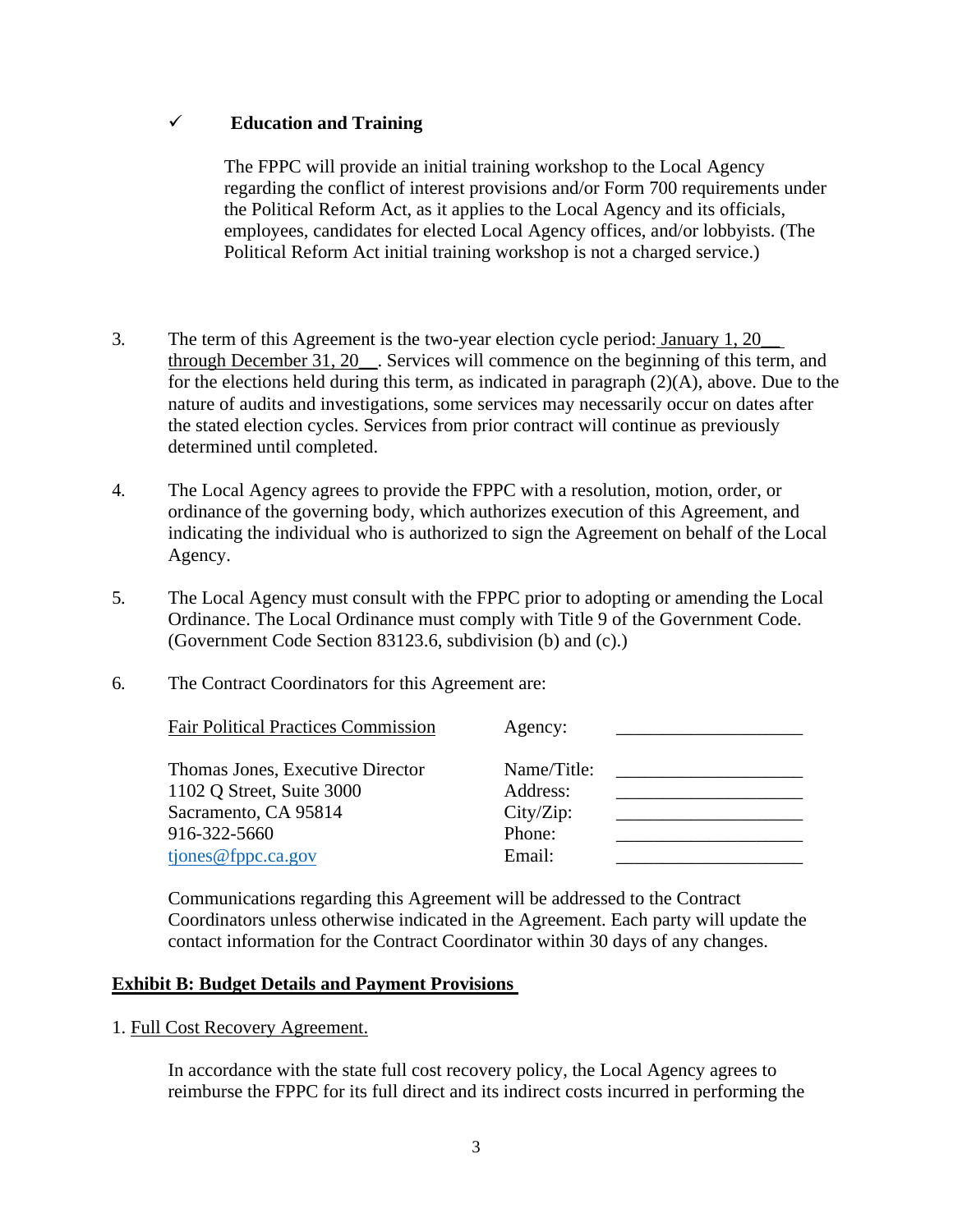services. The full cost of goods or services includes all costs attributable directly to the activity plus a fair share of indirect costs which can be ascribed reasonably to the good or service provided. (State Administrative Manual, Section 8752.). If the Local Agency terminates the agreement, it agrees to pay the FPPC for any other expenditures reasonably made by the FPPC in anticipation of services to be rendered pursuant to this Agreement (Gov. Code Section 83123.6 (d)(2))

#### 2. Invoicing and Payment.

The FPPC will provide the Local Agency with an itemized quarterly invoice detailing all FPPC service hours and costs for the administration, implementation, and enforcement of the Local Ordinance under this Agreement, along with any billing statement for payments due under the Agreement.

Quarterly itemized invoices and billing statements will be submitted to:

Agency: Office: Name/Title: Address:

The Local Agency agrees to pay the FPPC within thirty (30) days of the date of each quarterly invoice and billing statement.

## 3. Advance Payment.

A. The Local Agency agrees to pay an advance payment of [\$55,000 or adjusted amount] to the FPPC for costs to be incurred in performance of this Agreement. The Local Agency agrees to make this advance payment at the beginning of each year of the contract term.

B. Except for extraordinary costs and expenses, no advance notification is necessary for services provided for each year of the contract. The FPPC will track its expenditures made in anticipation of services to be rendered, and its services provided, and will bill first to the advance payment. Upon depletion of the advance payment, the Local Agency will pay additional reimbursement sums, if any, upon receipt of a billing statement from the FPPC.

## 4. Rates and Costs for Services.

## A. Budget Detail.

The FPPC will bill for its services at the rates set forth below. These rates include the FPPC's direct and indirect costs related to these positions.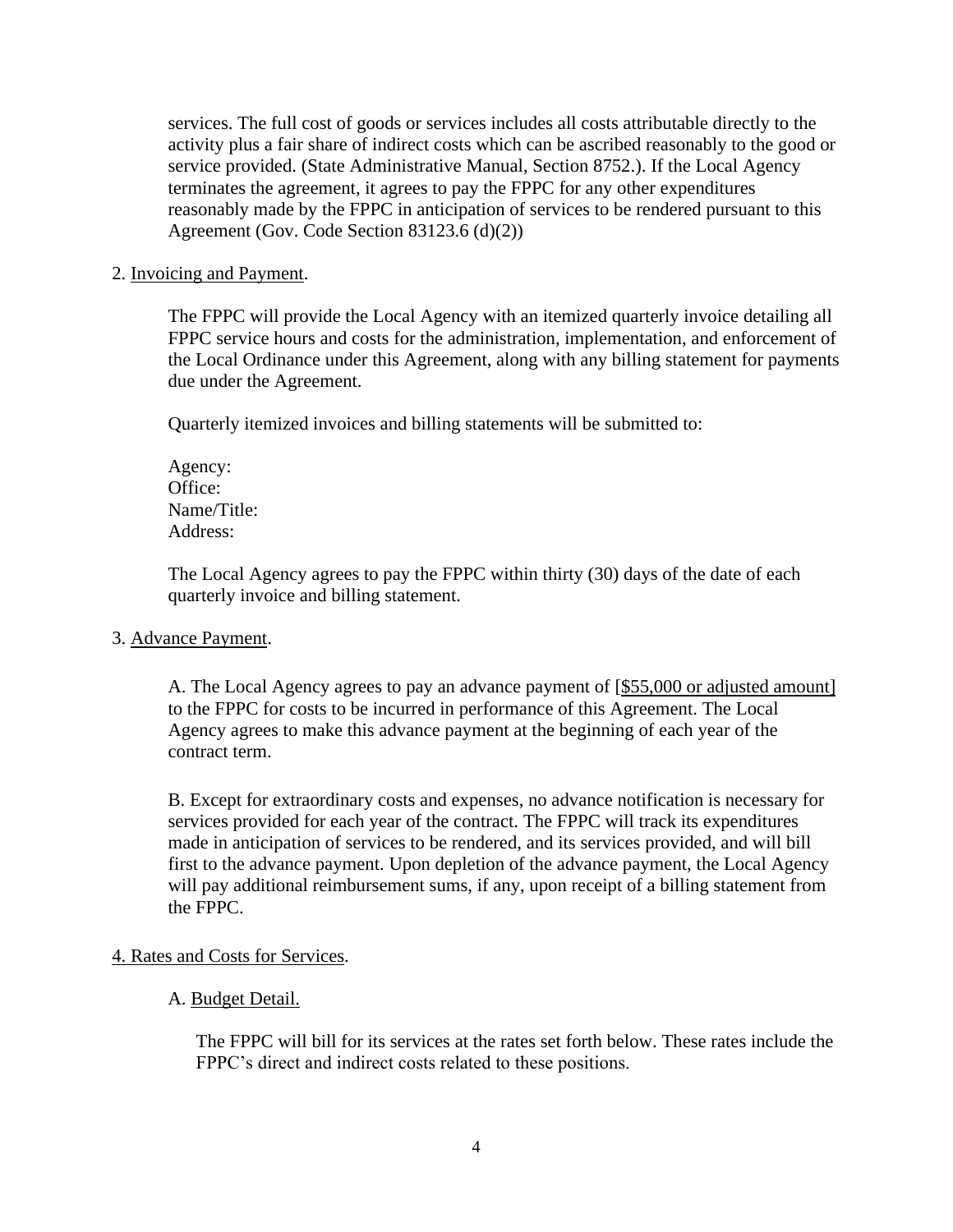| Classification                                        | Rate per hour |
|-------------------------------------------------------|---------------|
| Attorney                                              | \$220.00      |
| Paralegal                                             | \$205.00      |
| Investigator                                          | \$125.00      |
| Program Specialist (Auditor)                          | \$195.00      |
| <b>Political Reform Consultant (Research Analyst)</b> | \$195.00      |
| <b>Executive/Supervisory Staff</b>                    | \$220.00      |
| <b>Administrative Staff</b>                           | \$195.00      |

*The rates reflect the Attorney General's Office, Bulletin 17-09, and the Department of General Services Price Book, 2018-19. The Executive/Supervisory Staff and Administrative Staff rates are calculated using comparable rates from the Price Book and internal calculations in compliance with the state full cost recovery policy.*

#### B. Necessary Changes to Rates.

In the event that the state hourly rates increase, or the state reimbursement rates increase, the Local Agency agrees to pay the appropriate increased rate applied as of the effective date of the rate increase. It is understood by both parties that no advance written notification is necessary prior to implementing the increased rates. In the event that the FPPC determines that the above hourly rates do not result in a full cost recovery for services provided in accordance with state policy, it will notify the Contract Coordinator for the Local Agency and retroactively apply the appropriate rates, after consultation with the Local Agency, to ensure the FPPC maintains the required full cost recovery.

## C. Ordinary and Extraordinary Costs and Expenses.

The FPPC will bill its actual costs for ordinary costs and expenses directly related to the services provided. Ordinary costs and expenses are limited to:

- 1. Court fees, including filing fees, judicial officer fees, deposition fees, transcript fees, and process serving fees.
- 2. Administrative fees, including administrative officer fees, administrative law judge fees, hearing fees, transcript fees, and process serving fees.
- 3. Travel, lodging, and meals pursuant to state reimbursement rates as necessary for FPPC officers, employees, contractors, agents, and volunteers.
- 4. Telephone charges, postage, photocopying/document reproduction costs, and damage to property repaired or replaced at state expense.
- 5. Research service fees necessary to perform services.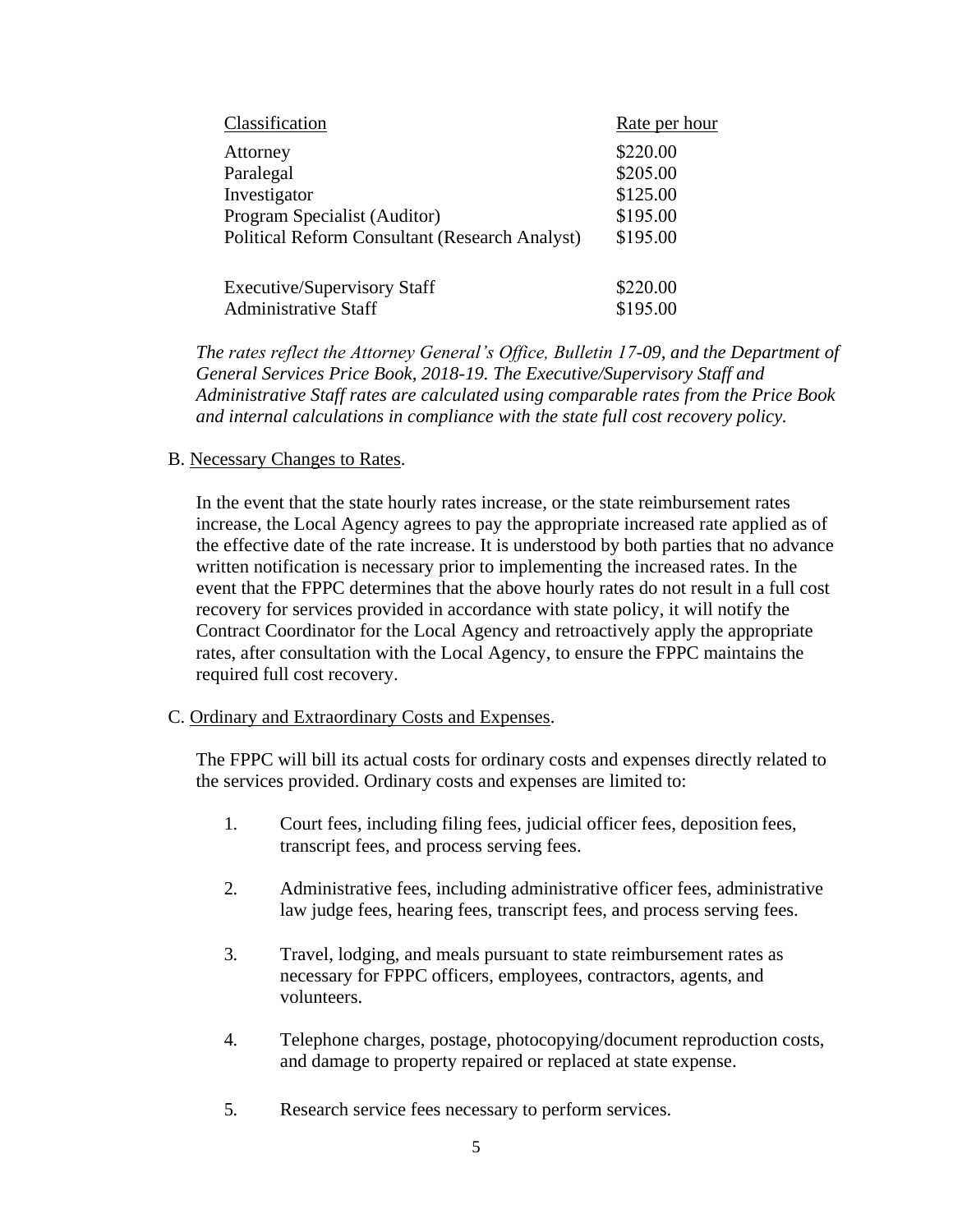# Prior Approval Required.

The FPPC will bill its actual costs for extraordinary costs and expenses only upon prior approval by the Local Agency Counsel. Extraordinary costs and expenses include, but are not limited to:

- 1. Fees for third-party consultants, investigators, and experts including their travel, lodging, and meals.
- 2. Travel, lodging, and meals for witnesses.
- 5. Total Cost of the Agreement.

The parties anticipate that the total amount of this Agreement will not exceed [\$400,000 or adjusted amount], with an estimated budget of [\$200,000 or adjusted amount] per year. In the event this contract is canceled or is not renewed, the FPPC will provide an estimate of remaining hours necessary to complete the services already in progress, or required by this Agreement, to be billed at the hourly rate, and the services may be completed upon mutual agreement.

# **Exhibit C: General Terms and Conditions**

- 1. APPROVAL. This Agreement is of no force or effect until signed by both parties. In addition, pursuant to Government Code Section 83123.6, subdivision (d), the FPPC may approve this Agreement at the earliest of 90 days after its submission to the Department of General Services ("DGS"), or after receiving DGS's written review, whichever occurs first.
- 2. STATE AUDIT OF THIS AGREEMENT. The Local Agency agrees that the State of California, including but not limited to, the Department of General Services, the Bureau of State Audits, or their designated representative, shall have the right to review and to copy all records and supporting documentation pertaining to the performance of this Agreement. The Local Agency agrees to maintain records and supporting documentation for possible audit for a minimum of three (3) years after final payment, unless a longer period of records retention is stipulated by the parties or required by the Bureau of State Audits. The Local Agency agrees to allow the auditor(s) access to records and supporting documentation during normal business hours and to allow interviews of any employees who might reasonably have information related to the records. Furthermore, the Local Agency agrees that the State of California has the same right to audit records and interview staff in any subcontract related to the performance of this Agreement. (Government Code Section 8546.7.) The FPPC will not bill the Local Agency for its time or costs related to a State Audit by the Department of General Services, Bureau of State Audits.
- 3. DISPUTES. Any dispute concerning a question of fact arising under the terms of this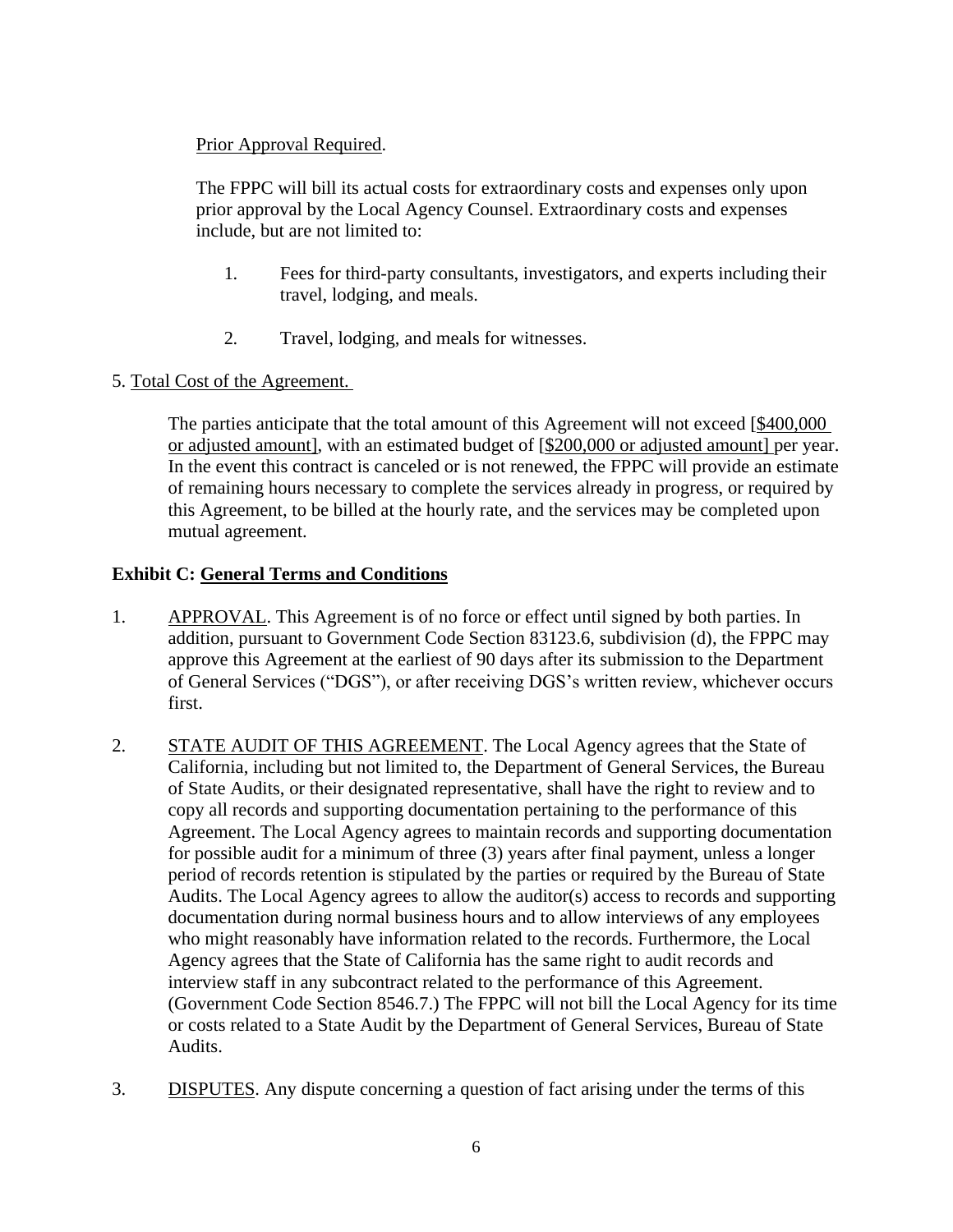Agreement that is not disposed within a reasonable period of time (ten days) by the parties normally responsible for the administration of this Agreement shall be brought to the attention of the Contract Coordinators for joint resolution. The parties shall continue their responsibilities during any dispute.

4. INDEMNIFICATION. Pursuant to Government Code Section 895.4 and except as provided below, the Local Agency agrees to indemnify, defend (with counsel approved by the FPPC General Counsel), and hold harmless the FPPC and its authorized officers, employees, contractors, agents, and volunteers from any and all claims, actions, losses, damages, and liability arising out of the performance of this Agreement, or from the enforcement or interpretation of any provision of the Local Ordinance, from any cause whatsoever, including the acts, errors, or omissions of any person and for any costs or expenses incurred by the FPPC on account of any claim except where such indemnification is prohibited by law.

The FPPC shall indemnify, hold harmless, and defend the Local Agency and its authorized officers, employees, contractors, agents, and volunteers from any and all claims, actions, losses, damages, and liability arising from the FPPC's sole negligence or willful misconduct relating to obligations under this Agreement.

- 5. AMENDMENT. This Agreement may be amended by written mutual consent of the parties. No amendment or variation of the terms of this Agreement shall be valid unless made in writing, signed by the parties, and approved as required. No oral understanding or agreement not incorporated in the Agreement is binding on any of the parties.
- 6. CANCELLATION. This Agreement may by canceled by either party, at any time, by ordinance or resolution and with an effective date of 90 days after notice is provided by the cancelling party, or other mutually agreed upon date. Notice of the cancellation shall be provided to the Contract Coordinators. In the event this Agreement is canceled by the Local Agency, the FPPC may require the Local Agency to pay for services rendered and any other expenditures reasonably made by the FPPC in anticipation of services to be rendered pursuant to the Agreement.
- 7. REPORT TO THE LEGISLATURE. Within thirty (30) of receipt of a written request by the FPPC, the Local Agency will provide the FPPC with items necessary for its report to the Legislature pursuant to Section 83213.6, subdivision (h), including its estimated annual cost savings, annual performance metrics, and relevant public comments submitted to the Local Agency.

# **Exhibit D: Special Terms**

1. Local Ordinance.

The Local Ordinance subject to this Agreement consists of the following, with any noticed subsequent amendments pursuant to Exhibit A, item 5: